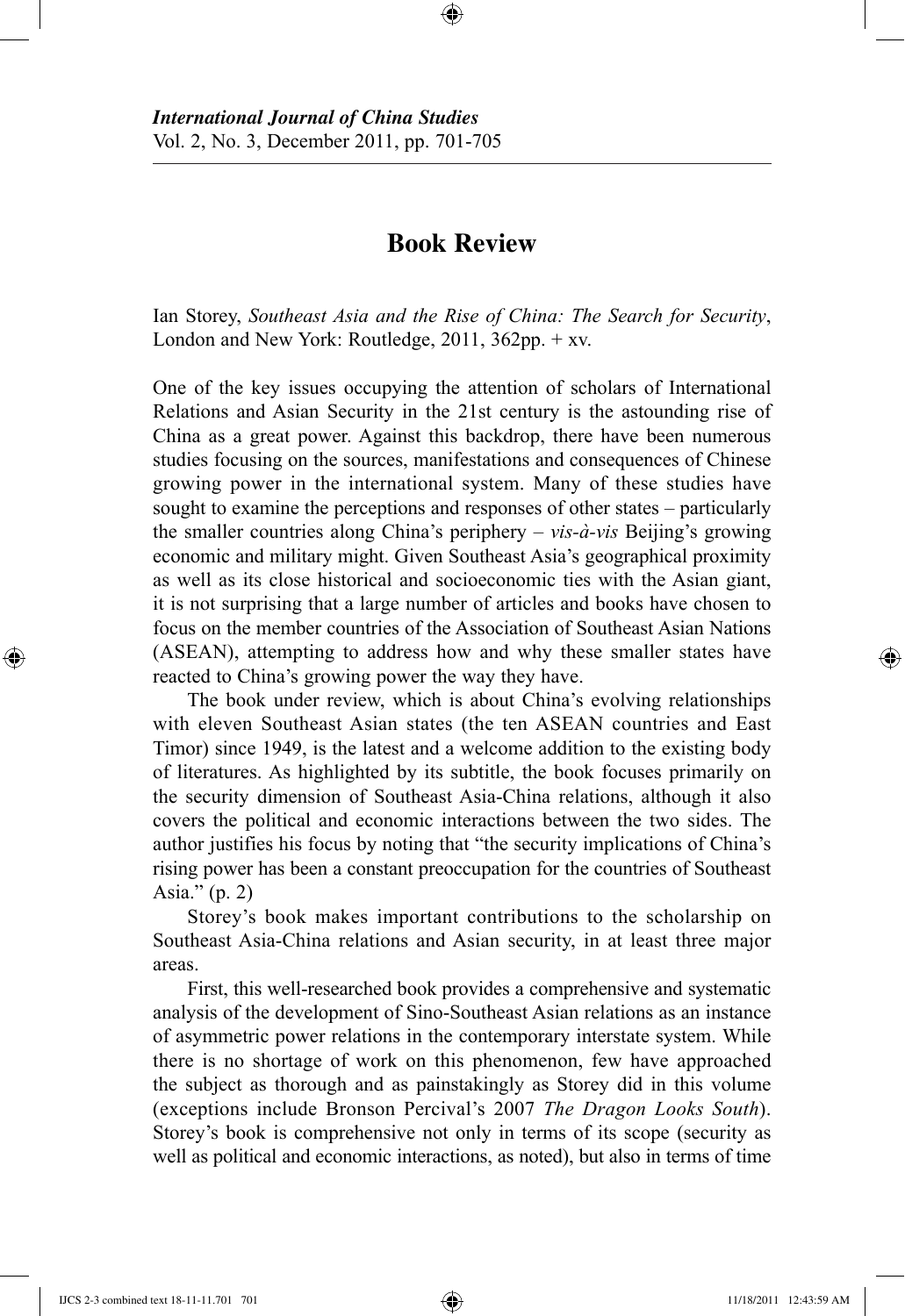span (both Cold War and post-Cold War periods) and geographical spread (all 11 Southeast Asian states).

⊕

It is systematic in its analysis and presentation. In trying to scrutinize the dynamics of Sino-Southeast Asian relations in an orderly manner, the author has chosen to firstly, trace the evolution of the asymmetric relations at the regional level (the focus of Part I), before moving onto analyzing the respective bilateral ties between China and each of the 11 smaller states (Parts II and III). The first part, which consists of three chapters, offers a chronological overview of the development of China-Southeast Asian relations since the establishment of the People's Republic of China (PRC) in October 1949 until October 2010. The chapters show how the relations have been transformed from one plagued by mutual aversion during much of the Cold War period chiefly due to ideological differences and the "overseas Chinese" problem (Chapter 1), to one characterized by "engagement and hedging" in the 1990s (Chapter 2) and "charm offensive" in the first decade of the 21st century (Chapter 3). In these pages, Storey systematically analyzes how China's carefully calculated moves along with Southeast Asian states' responses and reappraisal in the light of a series of "game changing" processes since the early 1990s – such as the end of the Cold War, the Asian financial crisis of 1997-1998, the growing intra-regional trade, the proliferation of multilateral institutions in the Asia-Pacific, and the perceived US' preoccupation with its "war on terror" post-September 11 – have led to the transformation *and* institutionalization of relations between China and ASEAN as a regional grouping over the past two decades. Towards the end of Part I, the author provides a brief analysis on how the friction in the South China Sea since 2007 has affected the relations.

The discussion on these regional dynamics offers useful macro insights to better analyze the bilateral interactions between China and the smaller Southeast Asian countries, which are the focus of Parts II and III of the book. The second part consists of five chapters (Chapters 4-8), which details the PRC's relations with each of the five mainland Southeast Asian states, namely, Vietnam, Thailand, Burma/Myanmar, Laos, and Cambodia. The third part (Chapters 9-14) completes the circle by looking into China's ties with each of the six maritime Southeast Asian countries of Indonesia, Malaysia, Singapore, the Philippines, Brunei, and East Timor.

This brings us to the second contribution of Storey's book. That is, by focusing on bilateralism and by devoting a chapter-length analysis to each of the bilateral ties, the book helps to fill a gap in the exiting literatures, which, by and large, have tended to study Sino-Southeast Asian relations on a regional- or ASEAN-wide basis. While the regional approach has the virtue of underscoring certain common characteristics and overarching concerns shared by most or all of the smaller states, it nonetheless has its own limitations. For

⊕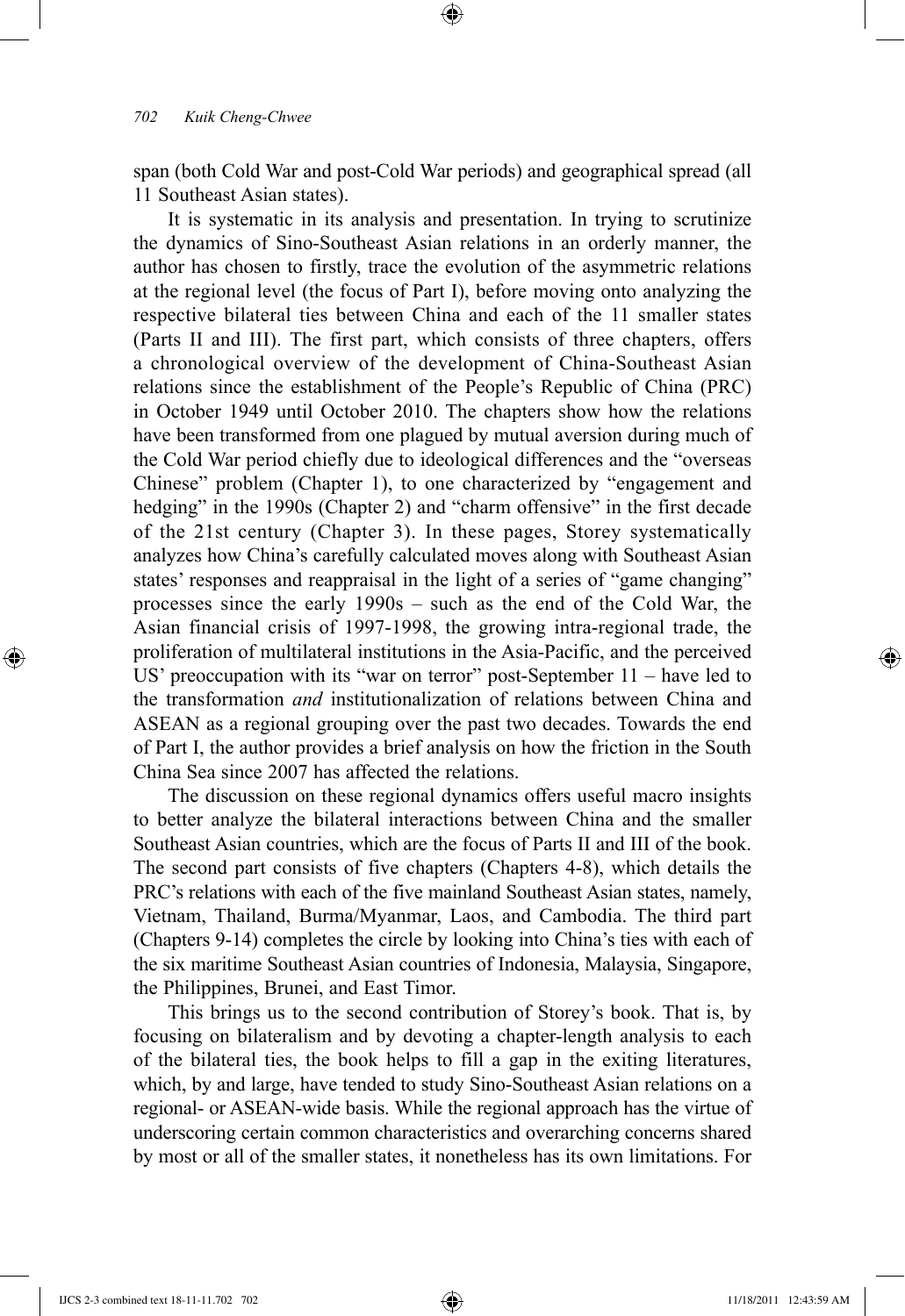instance, it may leave the incorrect impression that there is a "common" or "united" policy among the Southeast Asian states vis-à-vis China. It may also obscure the nuanced approaches and perceptions held by the smaller states toward the rising power.

⊕

In contrast, focusing on each of the bilateral interactions between China and individual Southeast Asian states – an approach adopted by Storey – not only allows a more refined way of highlighting the distinctive patterns of each of the bilateral ties (ranging, for instance, from cyclical tensions, special relations to instrumental deference), but it also enables the task of comparing the similarities and differences across the smaller states' policies toward certain aspects of Sino-Southeast Asian ties in a sharper manner. Storey himself has observed that, despite the growth of multilateralism in the Asia-Pacific, "bilateral interaction has been the most important facet of inter-state relations." (p. 1)

The author's detailed and fascinating analyses in each of the countrybased chapters duly highlight how different Southeast Asian states had perceived and reacted to some issues in subtly different ways. These include: the legacies of their historical ties with China, the geopolitical meanings of an increasingly mighty PRC, the impact of China's economic rise, the preferred approach to "manage" the giant-next-door, as well as the role of balance of power and regional multilateral institutions. Although the author may not have dealt with each of these issues in each of the country chapters, his focus on bilateral dynamics has provided valuable insights as to how and why the smaller states have come to cope with their giant northern neighbour the way they have.

The third contribution of the book is that, it has unequivocally identified a range of key causal factors shaping the smaller states' policies toward the rising power. The author identifies his explanatory variables at the outset by stating that: "In examining state responses to the PRC, account is taken of external stimuli as well as the influence of domestic political and economic factors." (p. 2) Throughout the country chapters in the book, the author highlights and analyzes how a variety of external and domestic factors have driven the Southeast Asian states' policies. In his final analysis, Storey, a Senior Fellow at the Institute of Southeast Asian Studies (ISEAS), concludes that "each of the 11 countries took a different path in their relations with China", because of "an eclectic mix of elite perceptions, state ideology, geography, security concerns, economic aspirations and responses to changes in the geographical environment." (p. 286)

Future studies could build on Storey's work to further explore – on comparative basis – how external and internal factors have interacted to shape the individual Southeast Asian countries' *perceptions* of China, their *prioritizations* of "national" interests and policy instruments, and

IJCS 2-3 combined text 18-11-11.703 703 11/18/2011 12:43:59 AM

⊕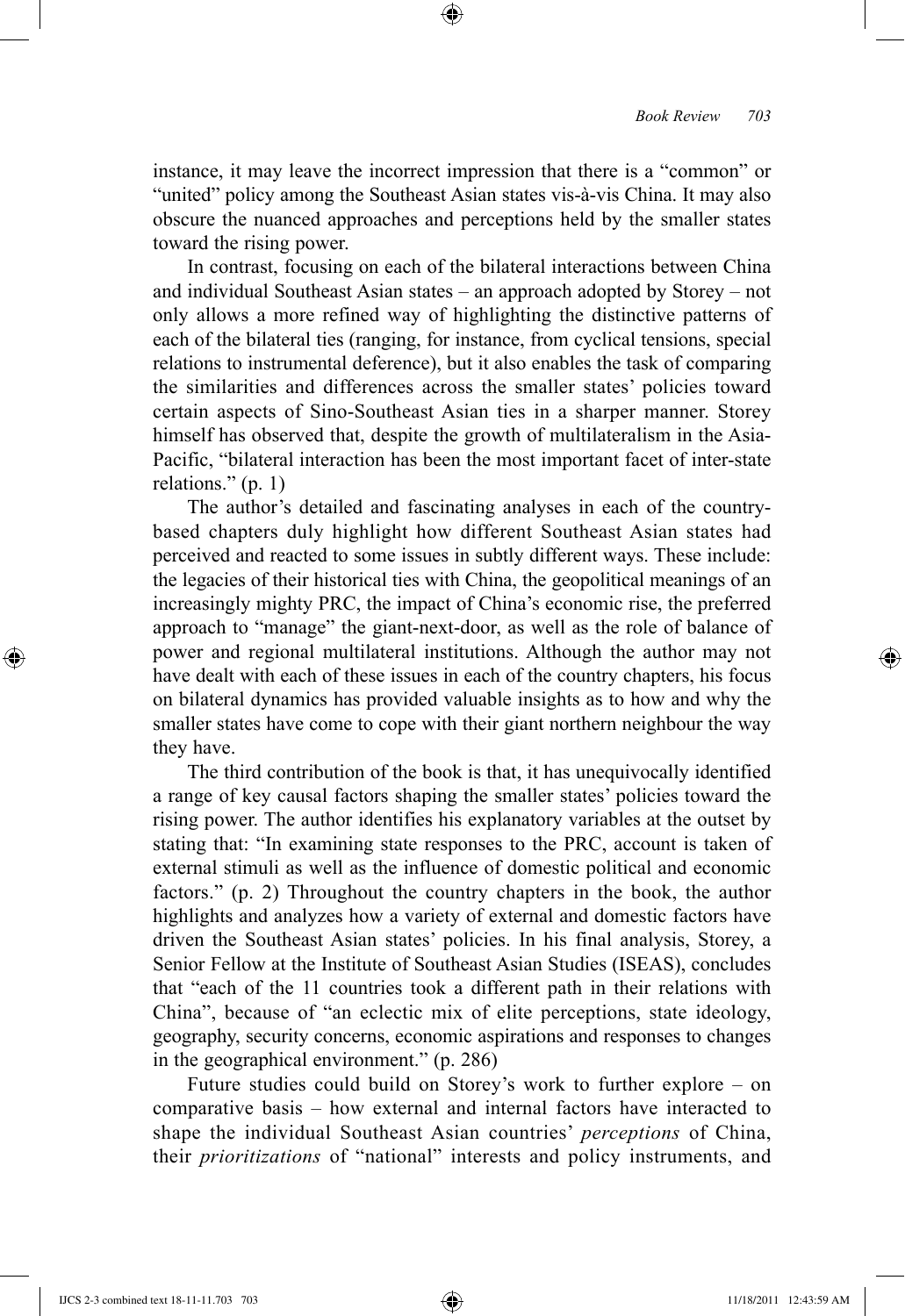## *704 Kuik Cheng-Chwee*

their eventual *decisions vis-à-vis* Beijing. Comparing the differences and similarities across the states' responses will highlight a range of themes that are of crucial policy importance. They are, *inter alia*, the smaller states' relative perceptivity about China's charm diplomacy and economic statecraft, their respective views on the efficacy of engagement policy, their individual stance about the instrumentality of US presence, their preferred approach to manage the Spratlys disputes, etc. These are all crucial policy questions for analysts and policymakers, not least because of the recent developments in the South China Sea. The convergence and divergence of the Southeast Asian states' views on these issues will not only affect the states' respective relations with the major powers, they will also have important bearings on regional institutional building and regional order.

⊕

My main disagreement with the book is its conceptualization and operationalization of the term "hedging". As a matter of fact, Storey is probably one of the earliest to use the term to describe Southeast Asian states' strategic responses toward China, along with C.P. Chung  $(2002 \& 2004)$ , but before Evelyn Goh (2005 & 2006), C.C. Kuik (2008 & 2010), and John Ciorciari (2009). In a chapter analyzing Singapore's China policy in a book titled *The China Threat: Perceptions, Myths and Reality* (co-edited by him and Herbert Yee), Storey (2002: 219) describes the ASEAN states' responses as "a hedging policy" that is "designed to maintain the balance of power in the Asia-Pacific region and provide a limited deterrence against the PRC." In the present book, Storey deploys the term in various places. For instance, on page 2, he refers hedging as policies that are aimed at "safeguarding against a more assertive or even aggressive China". Elsewhere, on page 47, he uses the term as "a prudent measure of strategic insurance should China fail to respond positively to Southeast Asia overtures". On page 30, he writes that "in an uncertain strategic environment, the United States' military presence underpins regional stability by acting as a counterweight to a rising China. By hedging, the ASEAN states could keep their strategic options open against the possibility of a future security threat from the PRC." Along the same line, he notes that the states "hedged by actively supporting a continued U.S. military presence and, in some cases, strengthened their air and naval forces." (p. 62)

These conceptions and operationalizations of hedging are correct but incomplete, for four reasons: (i) the conceptions did not fully reflect the two-pronged nature of the behaviour – hedging is not a single-directional act of safeguarding against certain dangers, but an act that entails two sets of *opposite and counteractive approaches* aimed at minimizing all perceived risks while simultaneously still trying to maximize all possible benefits; (ii) the conceptions did not specify how hedging is distinguishable from and related to other forms of state strategies, such as "balancing" and

⊕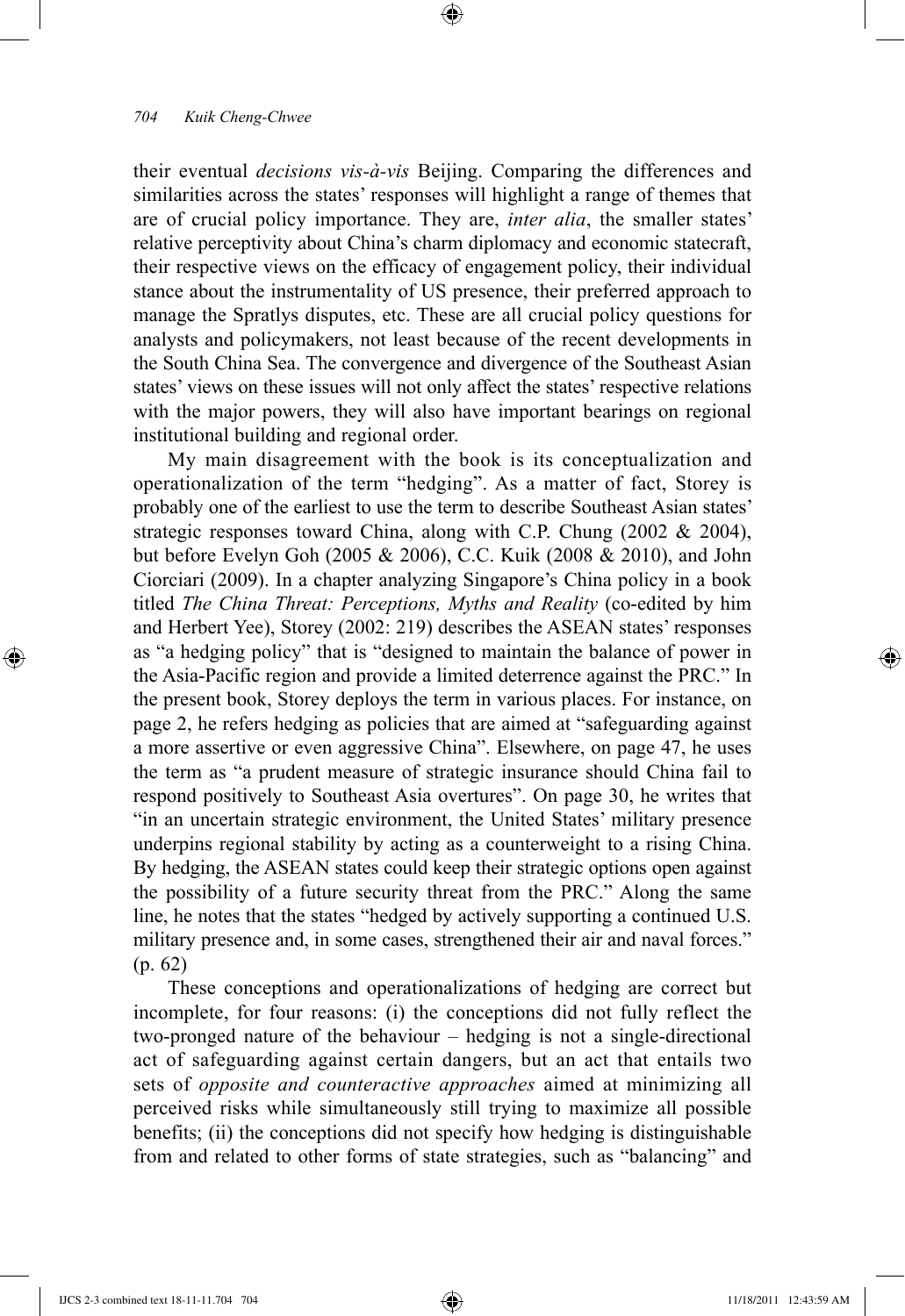"bandwagoning" as discussed on page 47 – is hedging "partially-balancing", "partially-bandwagoning", and/or somewhere in between the full-fledged version of the two strategies? (iii) in terms of operationalization, one can argue that *the goals* of the smaller states' hedging behaviour are not necessarily just to safeguard against the risk of an aggressive China, but rather to safeguard against *multiple and all potential risks* that may stem from the problem of uncertainties in the international system – these include, but not limited to: the strategic risks of a retreating US as the key provider of regional security, the political and military risks of entrapment, the economic risks of being excluded from a huge market, the economic and political risks of becoming too dependent on a certain actor, as well as the long-term geopolitical risks of antagonizing a neighbouring giant; and (iv) along the same line of reasoning, one can also argue that *the means* of hedging are not confined to military tools of statecraft (US military presence and the states' own armament), but also include non-military statecraft like multilateral institutions, geopolitical coalitions, economic partnerships, etc. Different conceptions of the term would lead analysts to focus on different variables in describing and explaining the smaller states' hedging behaviour.

⊕

These notwithstanding, *Southeast Asia and the Rise of China* should be recognized as an important and thoughtful work. It should be an essential reading for everyone who wishes to have a better understanding of the dynamics of Southeast Asia-China relations. This book, along with Storey's earlier scholarly writings and policy analyses, has established him as one of the leading authorities on the subject matter.

> *Dr Kuik Cheng-Chwee* 郭清水 *Senior Lecturer Strategic Studies and International Relations Program National University of Malaysia (UKM)*

⊕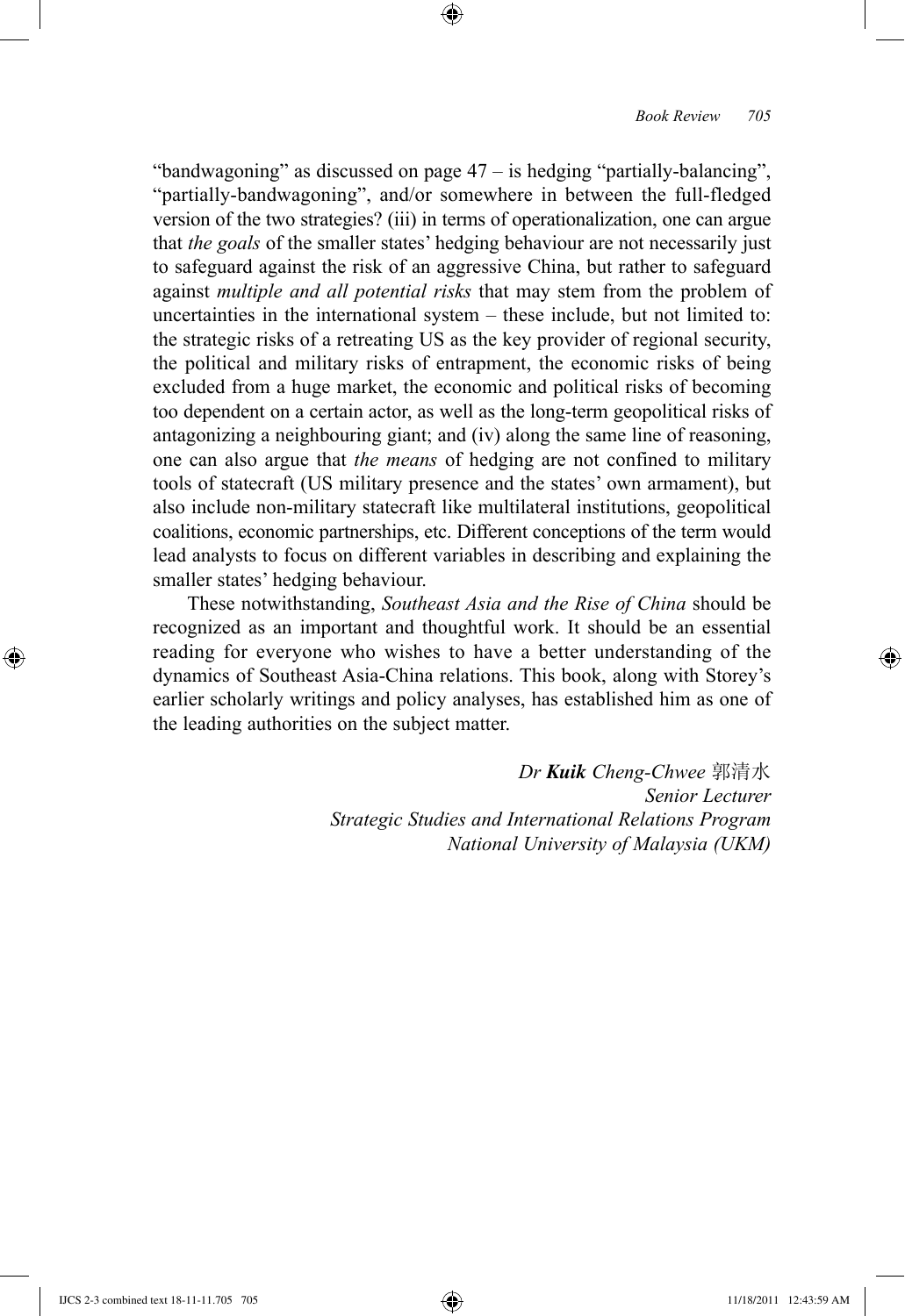| Volume 2                                              | <b>International Journal of China Studies</b><br><b>Number 2</b>                                                                                                      | <b>August/September 2011</b> |  | <b>ISSN 2180-3250</b>     |     |
|-------------------------------------------------------|-----------------------------------------------------------------------------------------------------------------------------------------------------------------------|------------------------------|--|---------------------------|-----|
|                                                       |                                                                                                                                                                       |                              |  |                           |     |
| <b>Special Issue</b>                                  |                                                                                                                                                                       |                              |  |                           |     |
|                                                       | Reform, Governance and Equity: Exploring the Sociopolitical Implications of<br><b>Contemporary China's Transformation</b>                                             |                              |  |                           |     |
|                                                       |                                                                                                                                                                       |                              |  |                           |     |
| <b>Introduction</b><br>Emile Kok-Kheng Yeoh           | Reform, Governance and Sociopolitical Change in Contemporary China                                                                                                    |                              |  |                           | 123 |
| <b>Historical Proem</b><br>David L. McMullen          | Devolution in Chinese History: The Fengjian Debate Revisited                                                                                                          |                              |  |                           | 135 |
|                                                       | <b>Governance, Democracy and Decentralization</b><br>Modernization and the Sino-Vietnamese Model                                                                      |                              |  |                           | 157 |
| <b>Brantly Womack</b><br>Huang Weiping and Chen Jiaxi | China's Grassroots Democracy: Development and Assessment                                                                                                              |                              |  |                           | 177 |
| <b>Ngeow Chow Bing</b>                                | Community Party Building in Urban China                                                                                                                               |                              |  |                           | 213 |
|                                                       | <b>Social Change, Power Configuration and Global Governance</b>                                                                                                       |                              |  |                           |     |
| <b>Brian Bridges</b>                                  | Beyond the Olympics: Power, Change and Legacy                                                                                                                         |                              |  |                           | 243 |
| Solomon Cohen                                         | Leadership Displacement and the Redesign of Global Governance: The Race of China and India                                                                            |                              |  |                           | 259 |
|                                                       | The Transformation of China's Agriculture System and Its Impact on Southeast Asia<br>Phoebe Luo Mingxuan, John A. Donaldson and Qian Forrest Zhang                    |                              |  |                           | 289 |
| Jay Wysocki                                           | Social Stratification, State and the Civil Society<br>Efficiency, Value and the 21st-Century Developmental State: The Transition of China                             |                              |  |                           | 313 |
| Qian Forrest Zhang                                    | Rethinking the Rural-Urban Divide in China's New Stratification Order                                                                                                 |                              |  |                           | 327 |
| Zhong Sheng                                           | Towards China's Urban-Rural Integration: Issues and Options                                                                                                           |                              |  |                           | 345 |
| Implications for Civil Society<br>Chin-fu Hung        | The Politics of Electronic Social Capital and Public Sphere in Chinese Lala Community:                                                                                |                              |  |                           | 369 |
| David O'Brien                                         | The Mountains Are High and the Emperor Is Far Away: An Examination of Ethnic Violence in Xinjiang                                                                     |                              |  |                           | 389 |
| Emile Kok-Kheng Yeoh                                  | Stratification, Social Action and Morphogenesis: Structures and Agents in<br>Contemporary China's Social Transformation 407                                           |                              |  |                           | 407 |
|                                                       | <b>Policy Comments and Research Notes</b><br>Governance of Small Businesses in China: An Institutional Perspective<br>Yongqiang Li, Anona Armstrong and Andrew Clarke |                              |  |                           | 507 |
| <b>Book Review</b><br>reviewed by Joseph Tse-Hei Lee  | Media and Dissent in China: A Review – Johan Lagerkvist, <i>(After the Internet, Before Democracy:</i><br>Competing Norms in Chinese Media and Society »              |                              |  |                           | 525 |
| <b>Index</b>                                          |                                                                                                                                                                       |                              |  |                           | 533 |
|                                                       |                                                                                                                                                                       |                              |  |                           |     |
|                                                       |                                                                                                                                                                       |                              |  | <b>EXAMPLE UNIVERSITY</b> |     |

 $\bigoplus$ 

OF MALAYA **Institute of China Studies** 

 $\overline{\phantom{a}}$ 

 $\bigoplus$ 

 $\bigoplus$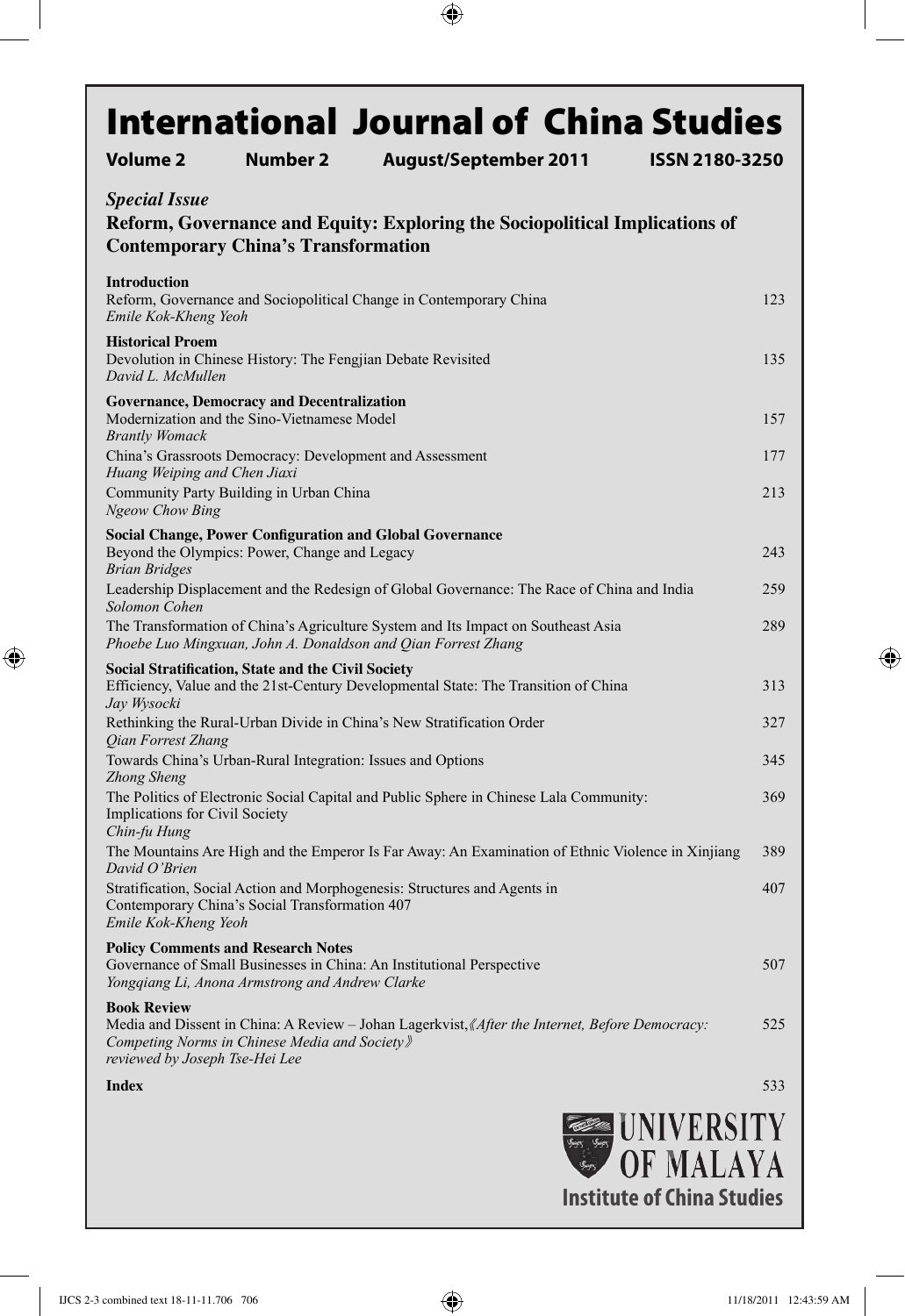## **International Journal of** China Studies

 $\bigoplus$ 

| <b>Volume 2</b>                       | <b>Number 1</b>                                                                         | <b>April 2011</b>                                                                                                 | ISSN 2180-3250 |     |
|---------------------------------------|-----------------------------------------------------------------------------------------|-------------------------------------------------------------------------------------------------------------------|----------------|-----|
| <b>Articles</b>                       | <b>Changing Global Environment</b>                                                      | Expectations and Adaptation: China's Foreign Policies in a                                                        |                | 1   |
|                                       | Jörn-Carsten Gottwald and Niall Duggan                                                  |                                                                                                                   |                |     |
| Chan Sok-Gee                          |                                                                                         | Technical Efficiency of Commercial Banks in China:<br>Decomposition into Pure Technical and Scale Efficiency      |                | 27  |
| Zhao Hong                             | Taiwan-ASEAN Economic Relations in the<br>Context of East Asian Regional Integration    |                                                                                                                   |                | 39  |
| Mario Arturo Ruiz Estrada             | <b>External Sector Development Index:</b><br>The Case of Chinese and ASEAN Economies    |                                                                                                                   |                | 55  |
| Ren Kangyu                            | <b>Exploring Financial Cooperation between</b><br>China and ASEAN Countries under CAFTA |                                                                                                                   |                | 71  |
| <b>Research Note</b><br>Ling Tek Soon |                                                                                         | Perception of Reform: "China Model" as Affirmation?                                                               |                | 99  |
| <b>Book Review</b>                    | reviewed by Ngeow Chow Bing                                                             | Stefan Halper, «The Beijing Consensus: How China's<br>Authoritarian Model Will Dominate the Twenty-First Century》 |                | 117 |



⊕